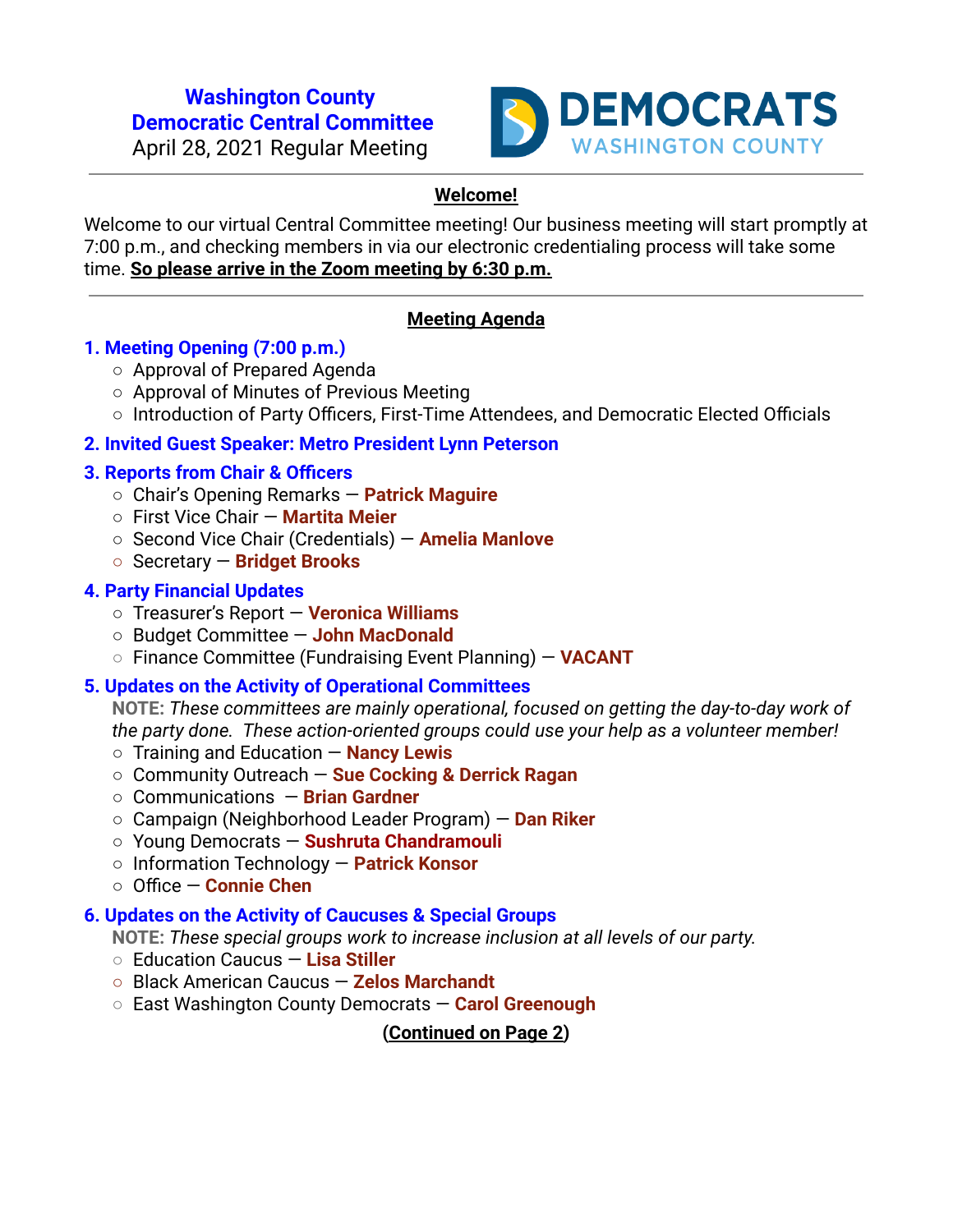## **(Page 2 of the Central Committee Meeting Agenda)**

### **6. Updates on the Activity of Delegations**

**NOTE:** *These two groups of elected delegates represent our county in state party matters.*

- State Central Committee Delegation **Farrah Chaichi**
- First Congressional District Committee Delegation **Lisa Stiller**

#### **7. Provisional Selection of New Precinct Committeepersons**

**NOTE:** *Any new PCP's selected by the Central Committee will not take office at this meeting. They will take office after being verified and registered by the county elections official.*

### **8. Reports from Parliamentary Committees**

**NOTE:** *These committees are mainly parliamentary, focused on scrutinizing proposals and recommending action to the Central Committee for a formal vote.*

- Resolutions and Platform **Coy Lay**
- Rules **Garrett Fleenor**

## **9. New Business (See Website for Details of Proposed Motions)**

- Additional Endorsements (Requires Rule Suspension) **Martita Meier**
- Forum to Urge State Treasurer to Divest from Fossil Fuels **Janice Karpenick**

## **10. Supplemental Report from Endorsement Committee**

○ Additional Contributions to Beaverton School District Board Campaigns

#### **11. Announcements**

**NOTE:** *Announcements from non-members are limited to thirty seconds in length, and no more than one speaker may speak on behalf of the same candidate or political campaign.*

*This regular monthly meeting of the Democratic Central Committee is held virtually via the Zoom platform during the continuing pandemic-related limitations on in-person gatherings. A meeting is held the fourth Wednesday of each month, except November and December.*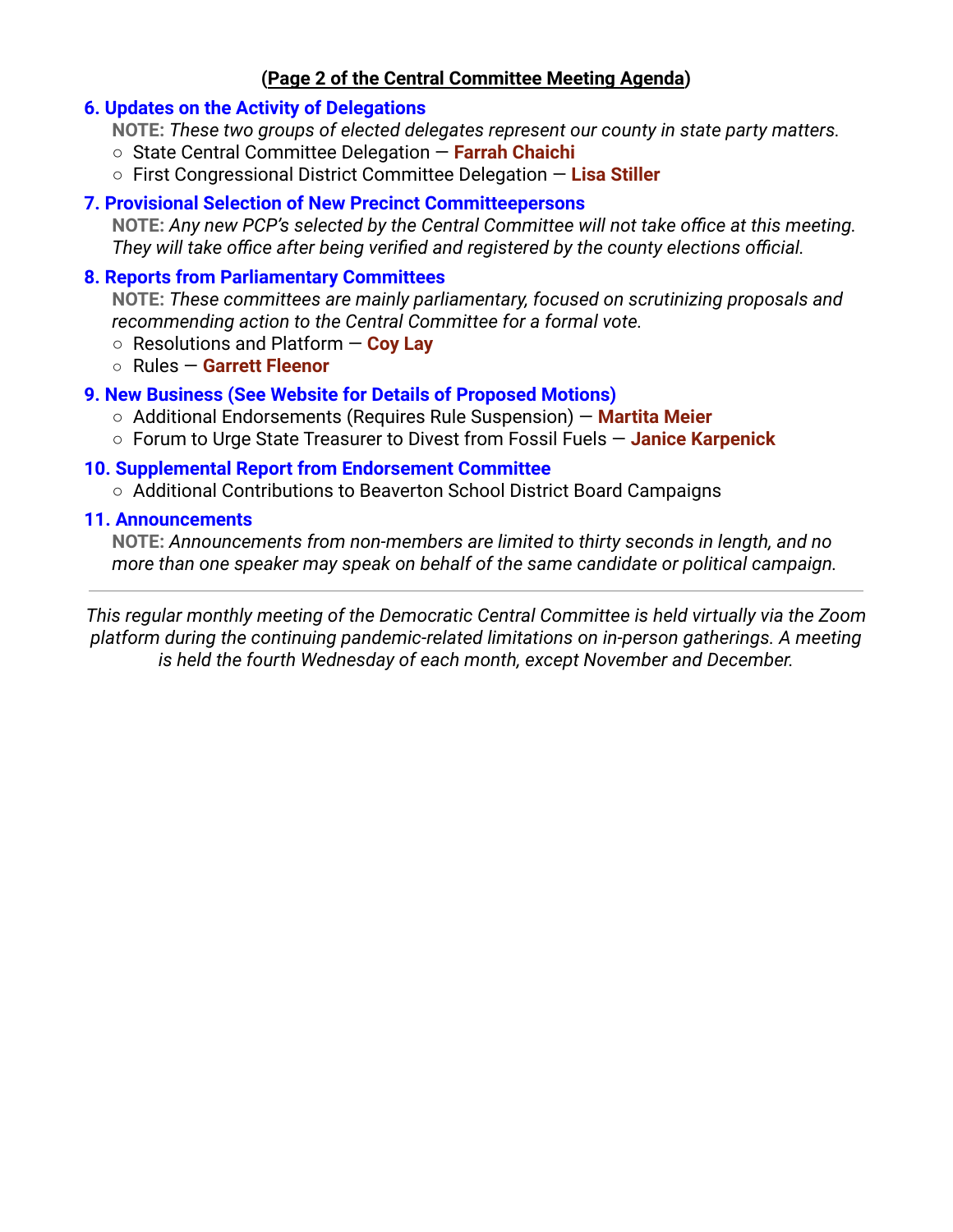**General Note:** The following motion was submitted by a member for consideration as new business at an upcoming Central Committee meeting and has not been examined or evaluated by any committee of the Washington County Democrats. You have the right to vote in favor or against the motion.

# **Note on a Potential Motion Regarding Forum to Urge State Treasurer to Divest from Fossil Fuels:**

Janice Karpenick, a member of the Central Committee, proposes the following motion:

I move that Washington County Democrats co-sponsor and support a forum in which State Treasurer Tobias Read will be urged to "vote and invest as a climate champion" thereby not investing in and divesting from fossil fuels.

# **Explanation of the motion:**

By supporting this forum, the WashCo Dems will join a coalition which can more effectively push Oregon to follow the lead of NY State and divest from fossil fuels. We will also help show Treasurer Read that support for fossil fuel divestiture has broad resonance statewide. Our organizational name and logo will be added to the cosponsor list on the 350PDX materials. There are currently 20 committed sponsors, including 350.org groups statewide, SEIU503, several Indivisible groups, and Rogue Climate to name a few.

"Thinking about the state treasurer's job might put people to sleep, but when they realize how much money Tobias Read manages (\$118 billion) it should jolt them awake. Add to that the fact that Read's investment clout has the potential to help stop the climate change nightmare, and people might be abuzz all day.

With that in mind, on May 5, at 7 pm, 350PDX has organized an online Q&A with the state treasurer to wake the public up to their financial power, especially when that power is channeled and magnified through the state treasurer's actions.

As the manager of the PERS retirement fund, Tobias Read not only decides where to invest the billions entrusted to him by state workers (like firefighters and teachers), he could also make multinational corporations lose sleep when he leverages his clout to push for the environmental and human rights protections that the public wants.

This Q&A session is also an opportunity for the community to remind Read about their clean energy and racial justice dreams."

Contact: Jenifer Schramm, jenifer@350pdx.org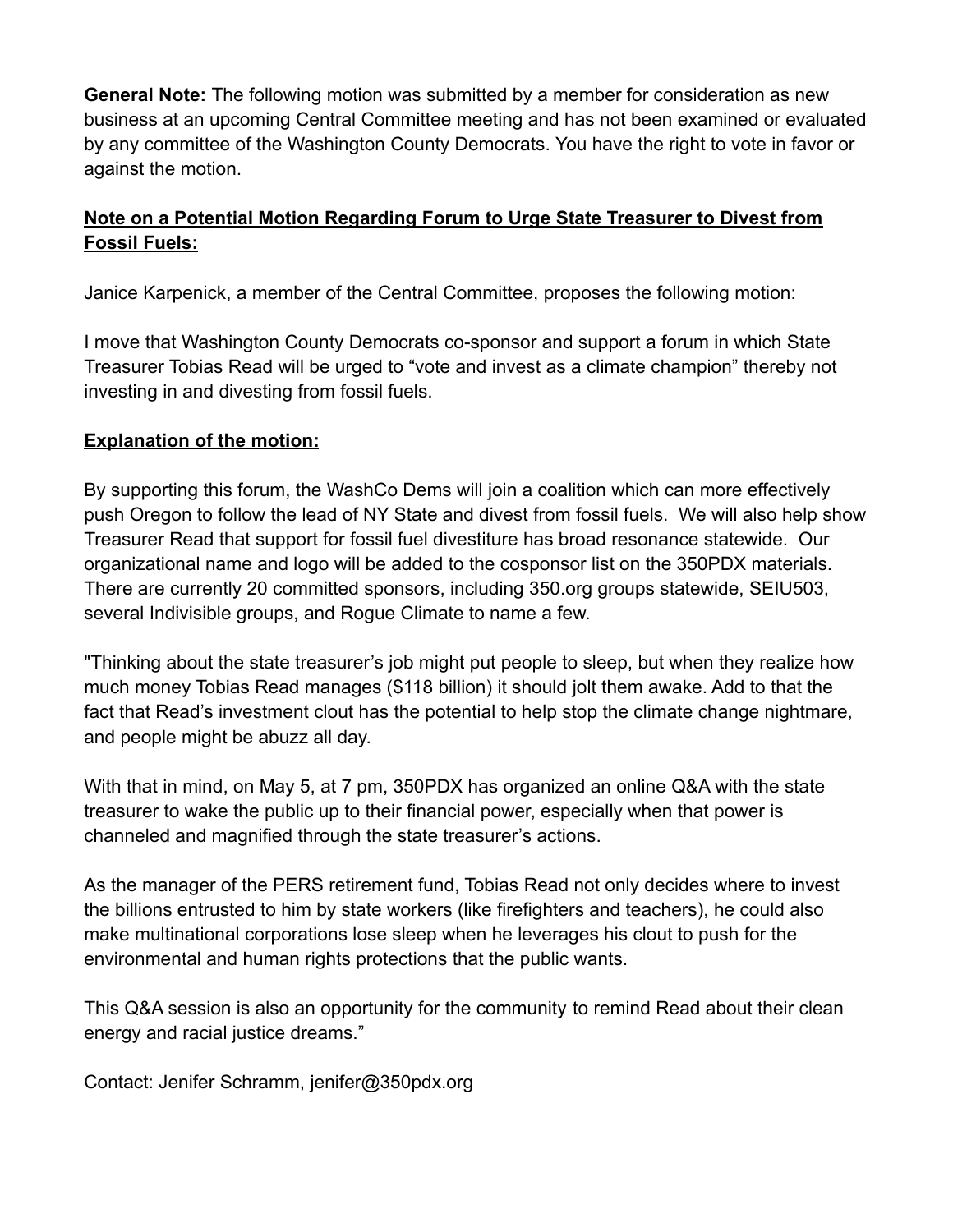Given the State Treasurer's power to fight the climate crisis by investing the billions held in state retirement funds and voting as a shareholder, 350PDX is organizing the Q&A with the Oregon State Treasurer to educate the community about the power of state treasurers in the fight against the climate crisis and to continue to push the Treasurer to vote and invest as a climate champion.

As a major investor, the Oregon Investment Council, with Treasurer Read at its helm, votes for who will be on the boards of directors of most large companies as well as how funds will be managed and invested. Oregon needs to use this power to a much greater extent than it is at present. In May 2020, after lots of grassroots pressure, Treasurer Read was among 9 of the state treasurers who voted to have Lee Raymond, the former CEO of Exxon and major climate crisis denier, removed from the Board of JPMorgan Chase. It worked, and reinforced the immense influential power that Treasurers can wield in the fight to hold those financing the climate crisis accountable. There is more work to be done by our State Treasurer to be a climate champion.

350 PDX is working with Treasurer Read, as they did last year, to support his vote on some key Board of Director and corporate resolution votes at upcoming shareholder meetings. They are also asking the Treasurer questions about why Oregon is still invested in fossil fuels, and why it doesn't follow the lead of New York State, which is aggressively divesting.

The forum will open with an expert in sustainable investing presenting information about the power of the Treasurer and the Oregon Investment Council. State Treasurers make decisions to invest the (nationwide) trillions of dollars that are their responsibility. That investment in fossil fuels produces lower returns/higher risk than investment in portfolios without fossil fuels. Stakeholders from around the state, like a teacher with PERS, and the president of SEIU503, will then speak, followed by Treasurer Tobias Read. Finally, a Q&A will wrap up the forum.

This forum serves several purposes: education about the investment power of the Treasurer, and letting the Treasurer hear concerns and support for divestment from climate activists.